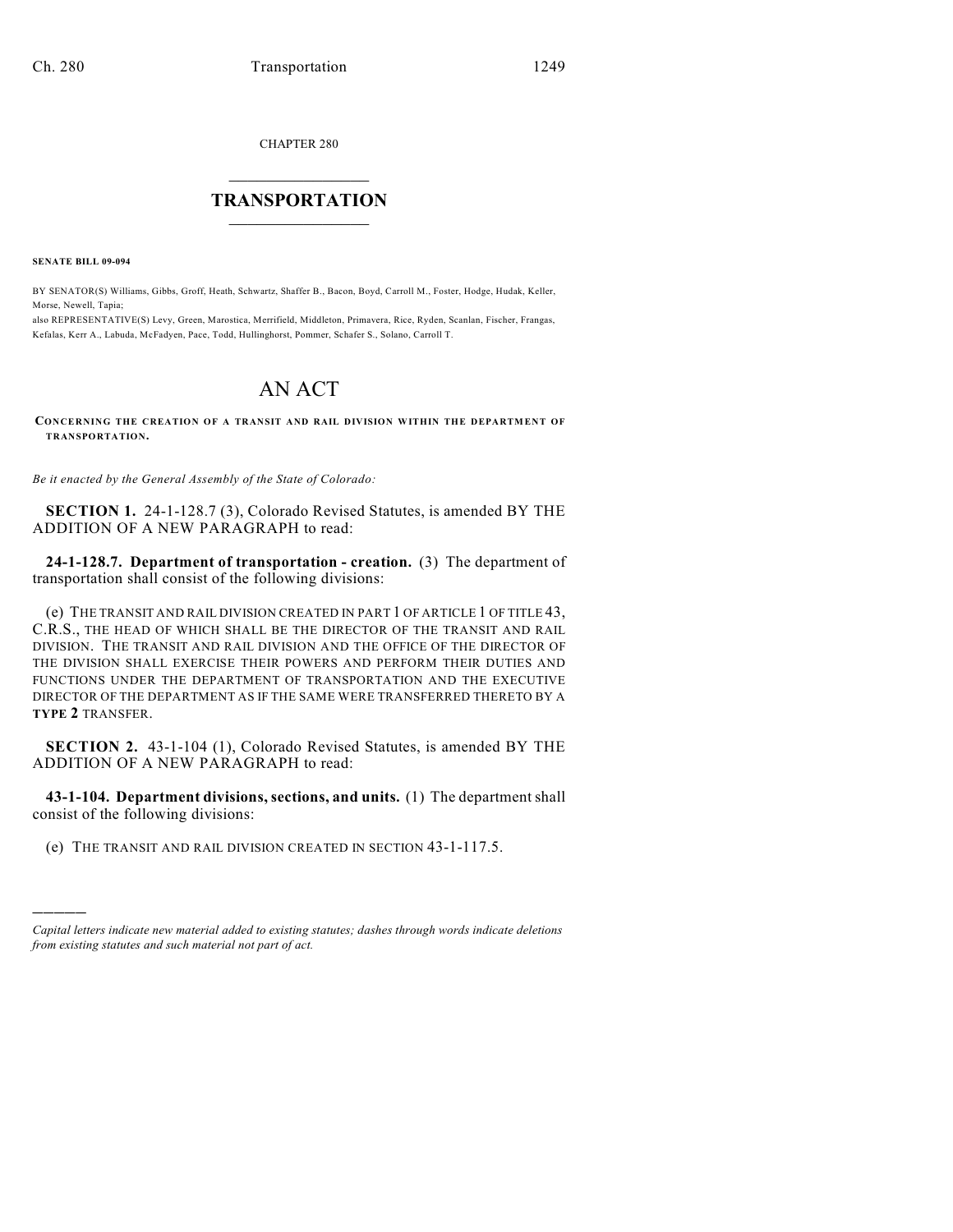**SECTION 3.** Part 1 of article 1 of title 43, Colorado Revised Statutes, is amended BY THE ADDITION OF A NEW SECTION to read:

**43-1-117.5. Transit and rail division - created - powers and duties.** (1) THERE IS HEREBY CREATED IN THE DEPARTMENT OF TRANSPORTATION THE TRANSIT AND RAIL DIVISION, THE HEAD OF WHICH SHALL BE THE DIRECTOR OF THE TRANSIT AND RAIL DIVISION, WHICH OFFICE IS HEREBY CREATED.

(2) THE TRANSIT AND RAIL DIVISION AND THE OFFICE OF THE DIRECTOR OF THE DIVISION SHALL EXERCISE THEIR POWERS AND PERFORM THEIR DUTIES AND FUNCTIONS UNDER THE DEPARTMENT AND THE EXECUTIVE DIRECTOR AS IF THE SAME WERE TRANSFERRED TO THE DEPARTMENT BY A **TYPE 2** TRANSFER, AS DEFINED IN SECTION 24-1-105, C.R.S.

(3) (a) THE TRANSIT AND RAIL DIVISION SHALL BE RESPONSIBLE FOR THE PLANNING, DEVELOPMENT, OPERATION, AND INTEGRATION OF TRANSIT AND RAIL, INCLUDING, WHERE APPROPRIATE, ADVANCED GUIDEWAY SYSTEMS, INTO THE STATEWIDE TRANSPORTATION SYSTEM; SHALL, IN COORDINATION WITH OTHER TRANSIT AND RAIL PROVIDERS, PLAN, PROMOTE, AND IMPLEMENT INVESTMENTS IN TRANSIT AND RAIL SERVICES STATEWIDE; AND SHALL HAVE THE FOLLOWING SPECIFIC POWERS AND DUTIES:

(I) TO DEVELOP, IN ACCORDANCE WITH PART 11 OF THIS ARTICLE AND CONSISTENT WITH THE REQUIREMENTS OF 23 U.S.C. SECS. 134 AND 135, A STATEWIDE TRANSIT AND PASSENGER RAIL PLAN THAT SHALL BE INTEGRATED BY THE DEPARTMENT AS AN ELEMENT OF THE STATEWIDE TRANSPORTATION PLAN.THE PLAN SHALL IDENTIFY LOCAL, INTERREGIONAL, AND STATEWIDE TRANSIT AND PASSENGER RAIL NEEDS AND PRIORITIES.

(II) TO PROMOTE, PLAN, DESIGN, BUILD, FINANCE, OPERATE, MAINTAIN, AND CONTRACT FOR TRANSIT SERVICES, INCLUDING, BUT NOT LIMITED TO, BUS, PASSENGER RAIL, AND ADVANCED GUIDEWAY SYSTEMS SERVICES;

(III) TO ESTABLISH AND MODIFY FARES AND SCHEDULES FOR TRANSIT, PASSENGER RAIL, AND ADVANCED GUIDEWAY SERVICES PROVIDED DIRECTLY BY THE STATE OR CONTRACTED FOR BY THE STATE;

(IV) TO ADMINISTER AND EXPEND STATE AND FEDERAL FUNDS THAT MAY BE DEDICATED BY LAW, BY APPROPRIATION BY THE GENERAL ASSEMBLY, OR BY THE COMMISSION FOR:

(A) THE CONSTRUCTION, MAINTENANCE, AND OPERATION OF INTERREGIONAL TRANSIT, ADVANCED GUIDEWAY, AND PASSENGER RAIL SERVICES; AND

(B) TRANSIT PROJECTS INCLUDING, BUT NOT LIMITED TO, FACILITIES, EQUIPMENT, SERVICES, AND THE PROVISION OF GRANTS TO TRANSIT OPERATORS;

(V) TO COORDINATE AND NEGOTIATE WITH RAILROADS REGARDING THE SITING OF PASSENGER RAIL TRACKS AND OTHER FACILITIES AND THE COORDINATION OF TRANSIT SERVICES;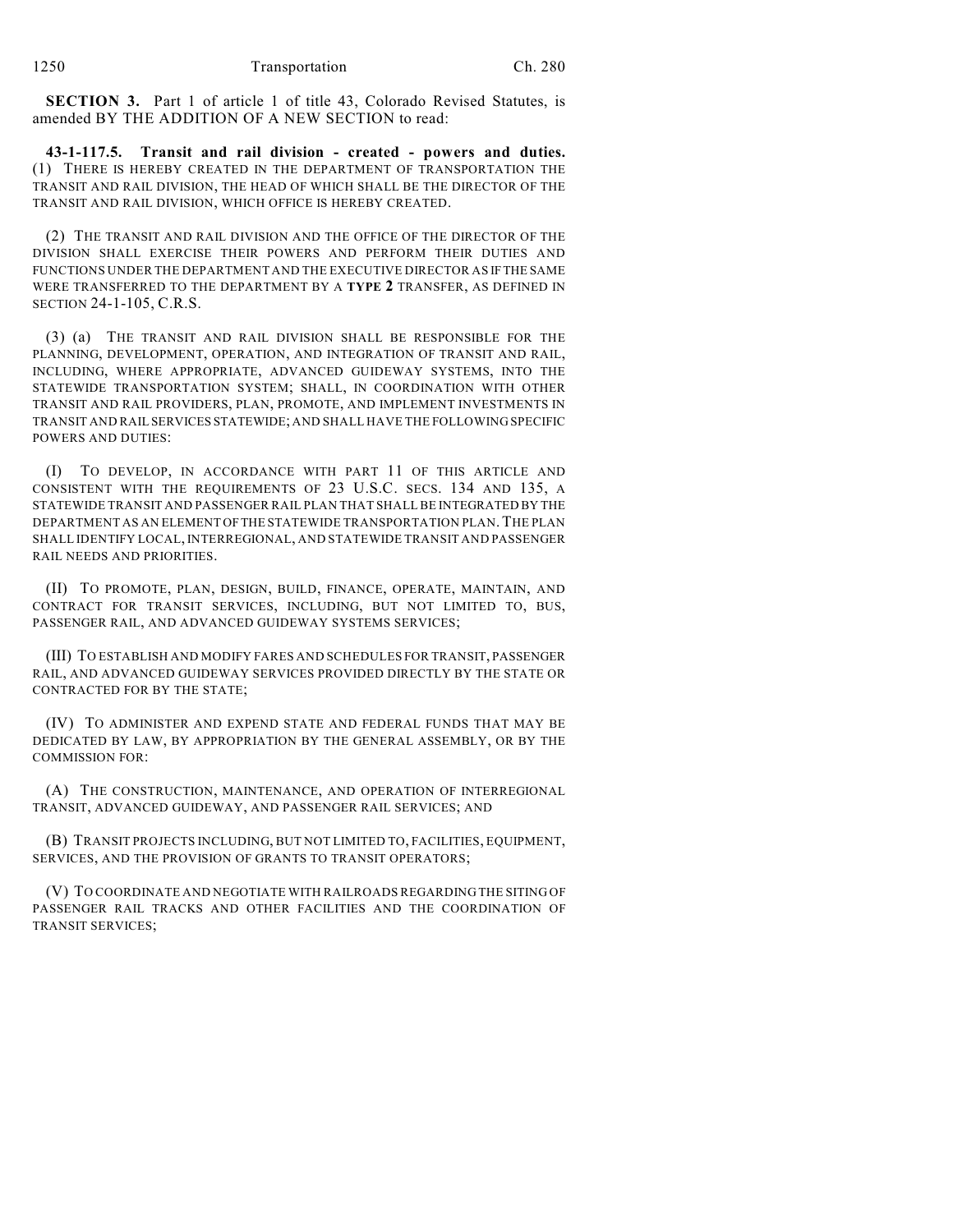## Ch. 280 Transportation 1251

(VI) TO SUPPORT THE DEPARTMENT IN REPRESENTING THE STATE WITH RESPECT TO THE DEVELOPMENT OF INTERCITY RAIL FACILITIES, INCLUDING BUT NOT LIMITED TO SUBMISSION OF APPLICATIONS TO THE UNITED STATES DEPARTMENT OF TRANSPORTATION FOR APPROVAL AND FUNDING OF HIGH-SPEED RAIL PROJECTS, COMMISSIONING OF ANY NECESSARY STUDIES, AND COORDINATION WITH OTHER STATES TO FACILITATE SUCH APPLICATIONS; AND

(VII) TO COORDINATE AND COOPERATE WITH REGIONAL TRANSPORTATION AUTHORITIES CREATED PURSUANT TO PART 6 OF ARTICLE 4 OF THIS TITLE AND OTHER REGIONAL OR CORRIDOR-SPECIFIC ENTITIES CONCERNED WITH THE PLANNING, DEVELOPMENT, OPERATION, AND INTEGRATION OF TRANSIT, PASSENGER RAIL, OR ADVANCED GUIDEWAY SYSTEMS IN THE STATEWIDE TRANSPORTATION SYSTEM.

(b) IN EXERCISING THE POWERS AND PERFORMING THE DUTIES SET FORTH IN PARAGRAPH (a) OF THIS SUBSECTION (3), THE DIVISION OF TRANSIT AND RAIL SHALL COORDINATE WITH THE REGIONAL TRANSPORTATION DISTRICT CREATED IN ARTICLE 9 OF TITLE 32, C.R.S., REGIONAL TRANSPORTATION AUTHORITIES CREATED PURSUANT TO PART 6 OF ARTICLE 4 OF THIS TITLE, AND OTHER TRANSIT OPERATORS TO ENSURE THE EFFICIENT PROVISION OF TRANSIT SERVICES. THE AUTHORITY GIVEN TO THE DIVISION PURSUANT TO PARAGRAPH (a) OF THIS SUBSECTION (3) SHALL NOT BE CONSTRUED TO LIMIT OR OTHERWISE AFFECT THE POWERS OF ANY TRANSIT OPERATOR OR OTHER LOCAL GOVERNMENTAL ENTITY OR TO USURP OR DUPLICATE THE EXISTING REGULATORY AUTHORITY OVER RAILROADS OF THE FEDERAL RAILROAD ADMINISTRATION, THE FEDERAL SURFACE TRANSPORTATION BOARD, OR THE PUBLIC UTILITIES COMMISSION.

**SECTION 4.** 43-1-1104 (1), Colorado Revised Statutes, is amended to read:

**43-1-1104. Transportation advisory committee.** (1) (a) A transportation advisory committee is hereby created. The committee is to be composed of one representative from each transportation planning region. If a regional planning commission has been formed in a transportation planning region, the chairman of such commission or the chairman's designee shall be the representative for such THE region on the commission. If any transportation planning region has not formed a regional planning commission, then the representative shall be chosen by the boards of county commissioners of the counties contained in such region in consultation with officials of the municipalities contained in such region.

(b) NO LATER THAN THREE MONTHS AFTER THE EFFECTIVE DATE OF THIS PARAGRAPH (b), THE EXECUTIVE DIRECTOR, IN CONSULTATION WITH THE COMMISSION, SHALL APPOINT A SPECIAL INTERIM TRANSIT AND RAIL ADVISORY COMMITTEE TO SPECIFICALLY ADVISE THE COMMISSION AND THE EXECUTIVE DIRECTOR REGARDING THE INITIAL FOCUS OF THE TRANSIT AND RAIL DIVISION CREATED IN SECTION 43-1-117.5 AND TO RECOMMEND A LONG-TERM ADVISORY STRUCTURE, INCLUDING THE ADVISORY STRUCTURE'S PURPOSE AND ROLE, IN SUPPORT OF THE TRANSIT AND RAIL-RELATED FUNCTIONS OFTHE DEPARTMENT. THE SPECIAL INTERIM TRANSIT AND RAIL ADVISORY COMMITTEE SHALL INCLUDE SUCH REPRESENTATIVES OF INDUSTRIES AND OTHER GROUPS INTERESTED IN TRANSIT AND RAIL ISSUES AND SUCH OTHER INDIVIDUALS AS THE EXECUTIVE DIRECTOR, IN CONSULTATION WITH THE COMMISSION, DEEMS APPROPRIATE; EXCEPT THAT THE COMMITTEE SHALL INCLUDE, AT A MINIMUM, ONE OR MORE: